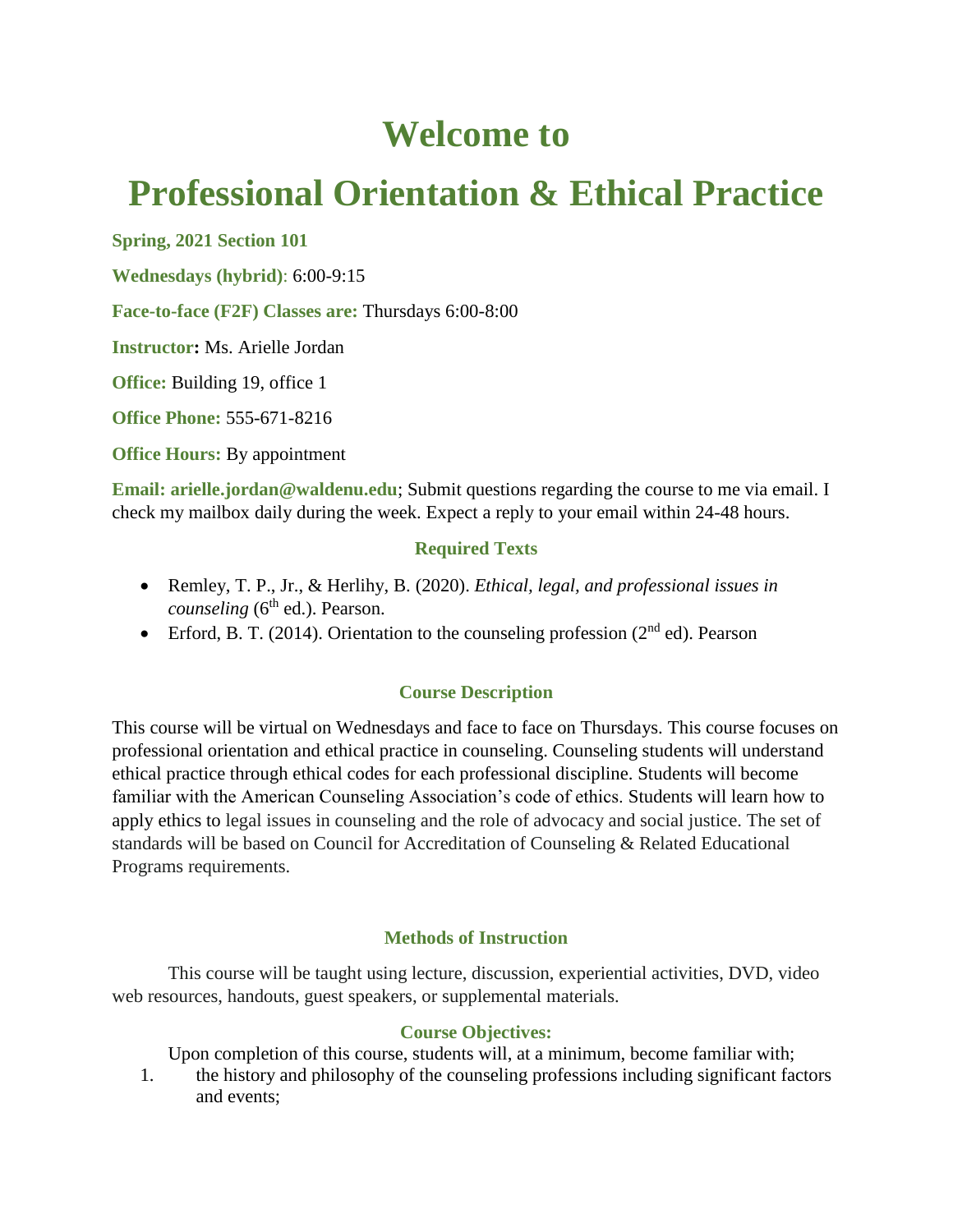- 2. professional roles, functions and relationships with other human service providers;
- 3. professional organizations, primarily ACA, its divisions, branches, and affiliates, including membership benefits, activities, services to members, and current emphases;
- 4. professional credentialing including certification, licensure, and accreditation practices and standards, and the effects of public policy on these issues;
- 5. public and private policy processes including the role of the professional counselor in advocating on behalf of the profession;
- 6. Counseling process and micro skills
- 7. advocacy processes needed to address institutional and social barriers that impede access, equity, and success for clients
- 8. ethical standards of ACQA and related entities, and applications of ethical and legal consideration in professional counseling.
- 9. Human development and multicultural counseling
- 10. Assessment, Case Conceptualization, Diagnosis, and Treatment Planning

## **2016 CACREP Common Core Standards II.G.**

1. PROFESSIONAL ORIENTATION AND ETHICAL PRACTICE—studies that provide an understanding of all of the following aspects of professional functioning:

g. professional credentialing, including certification, licensure, and accreditation practices and standards, and the effects of public policy on these issues;

j. ethical standards of professional organizations and credentialing bodies, and applications of ethical and legal considerations in professional counseling.

## **CACREP Clinical Mental Health Counseling Standards**

1. Understands ethical and legal considerations specifically related to the practice of clinical mental health counseling. (III.A.2)

2. Is aware of professional issues that affect clinical mental health counselors (e.g., core

provider status, expert witness status, access to and practice privileges within managed care systems). (III.A.7)

3. Understands the management of mental health services and programs, including areas such as administration, finance, and accountability. (III.A.8)

## **Course Evaluation and Grading**

During the course, you will be graded each week based on your Discussion posts and Assignments. At the end of the quarter, you will receive a grade based on your Discussion posts and Assignments. Please refer to the Grading Rubrics in the Course Information area on the left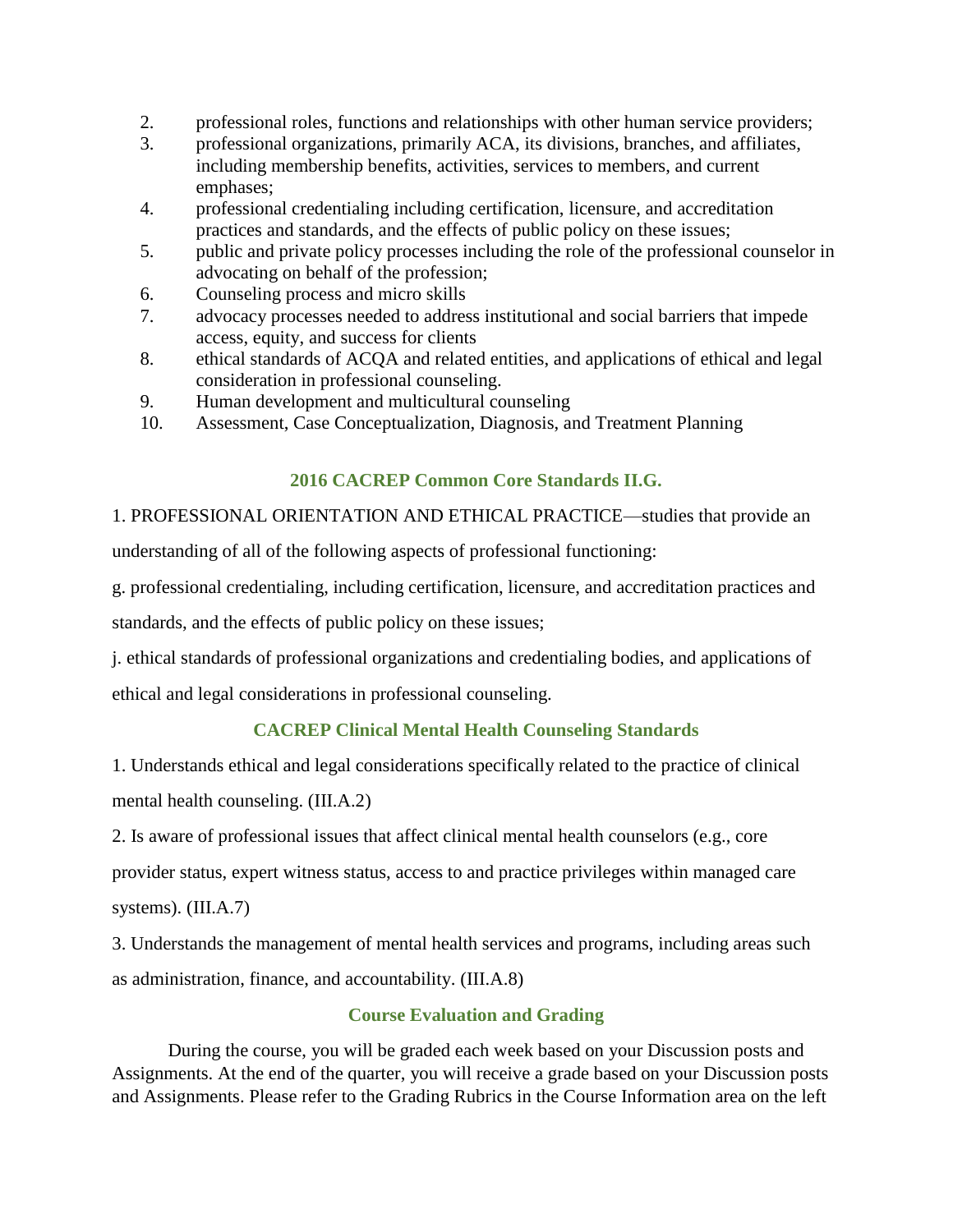navigation bar and in the above rubric section for a complete breakdown and set of criteria for evaluation.

#### **Grading Scale for Final Grade**

 $A = 90 - 100\%$  $B = 80 - 89\%$ 

$$
C = 70 - 79\%
$$

 $F =$  below 70%

**Requirements:** When assigned, you are expected to participate at least 2 separate days a week in the weekly Discussion area. Discussion topics/questions are provided in the Discussion area under each weekly button. In addition, you are expected to respond to your fellow students' postings. To count as participation, responses need to be thoughtful; that is, they must refer to the week's readings, relevant issues in the news, information obtained from other sources, and/or ideas expressed in other class members' postings. Where appropriate, you should use scholarly references to support your position. The Discussion questions require a response to at least one or two other colleagues' postings; this response should be no more than two paragraphs long. Be sure that you post to the correct Discussion area each week.

## **Late Assignment Policy**

#### **Discussion Postings**

There will be a 10% deduction off the total discussion points possible (rounded to the nearest half point) for each day late on any submission of a main post or a response post. No credit will be given for Discussion postings made after the week in which they are due unless prior arrangements are made with the Instructor. Exceptions will be made only for those rare situations that legitimately prevent a student from posting on time.

#### **Assignments**

Students should verify the due dates for all graded assignments each week. Failure to meet the deadline without prior approval will result in a 25% deduction per day. Any assignment submitted after Day 7 of the following week will receive zero points.

## **Late Assignments**

Timeliness and good time management are critical skills for success both in school and in life. Should you encounter an unanticipated and uncontrollable life event that may prevent you from meeting an assignment deadline, contact the Instructor immediately to request an extension. Requests for repeated or longer extensions will be granted at the Instructor's discretion. Chronic late submission of work will adversely affect your grade. Requests for time extensions after the assignment due date has passed are not likely to be granted. Examples of unanticipated and uncontrollable life events include health crisis for you or an immediate family member for whom you are a caregiver, extended and extraordinarily severe weather events that disrupt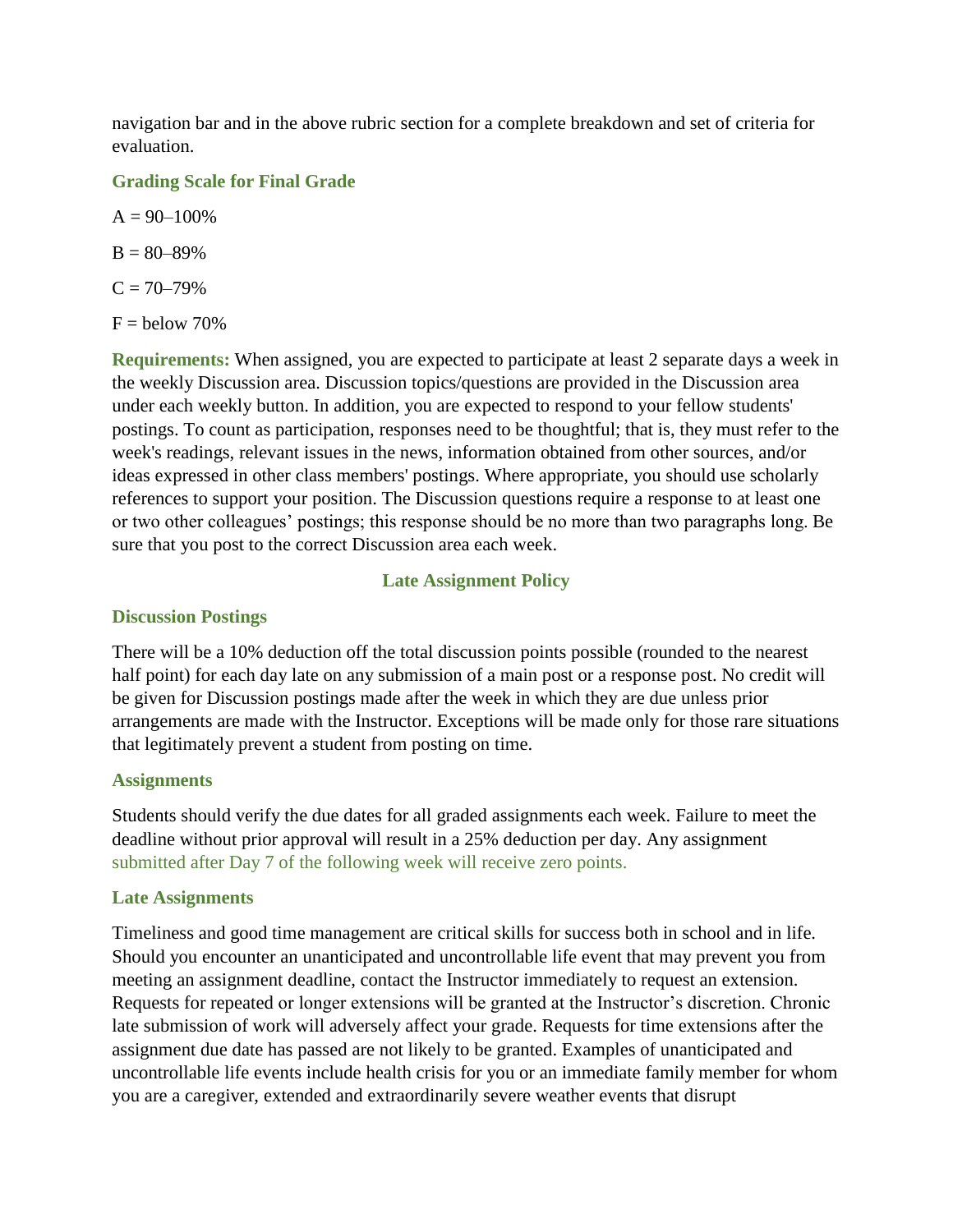communications, or being called to military duty. Poor time management, other work commitments, vacations, not reading or following the Course Syllabus, or failure to obtain the appropriate books or computer equipment are not events that warrant special consideration.

**Plagiarism and Academic Honesty Policy:** To claim as one's own the ideas and words of another is plagiarism. Please consult with the instructor of this course if you are unsure about how to document sources. Plagiarism is defined as the following:

using the exact words of another person's work/writing without acknowledgement of your source through the use of quotation marks and correct citation/documentation;

- rephrasing a passage by another writer without giving proper credit;
- using someone else's facts or ideas without acknowledgement;

using a piece of writing for one course that was already used in a previous course (or in courses in which you are simultaneously enrolled) without express permission from both instructors to do so; and

• presenting fabricated or falsified citations or materials.

At the very least, an assignment on which plagiarism or cheating has occurred will receive no credit, and an Academic Dishonesty Incident Form concerning the incident will be kept on file in the Office of the Vice President for Student Affairs. A plagiarist/cheater is also subject to failure in the course and/or appearance before the Justice Council.

## **Course Outline**

*Instructor reserves the right, with sufficient notice, to make changes to the following course outline. Changes may be necessary to accommodate availability of outside speakers, to meet student learning objectives, and/or to adjust to inclement weather conditions.*

| <b>Week</b>   | <b>Topic</b>       | <b>Readings Due</b>                | <b>Assignments Due</b> |
|---------------|--------------------|------------------------------------|------------------------|
| <b>Week 1</b> | Introduction &     | Erford, B. T. (2014). Orientation  | Review online syllabus |
|               | Orientation to     | to the counseling profession (2nd  | and course             |
|               | Course             | ed). Pearson                       | requirements           |
|               |                    | Chapter 1                          |                        |
|               | (Course Objective) |                                    | Week 1 DQ- Due Day     |
|               | #1)                | Remley, T. P., Jr., & Herlihy, B.  | 3                      |
|               |                    | (2020). Ethical, legal, and        |                        |
|               |                    | professional issues in counseling  | Week 1 Assignment-     |
|               |                    | (6th ed.). Pearson.                | Due Day 7              |
|               |                    | Chapter 1                          |                        |
|               |                    |                                    |                        |
| <b>Week 2</b> | Professional       | Erford, B. T. (2014). Orientation  | Week 2 DQ- Due Day     |
|               | Counseling         | to the counseling profession (2nd) | 3                      |
|               | Organizations,     | ed). Pearson                       |                        |
|               | Licensure,         | Chapter 2                          | Week 2 Assignment-     |
|               |                    |                                    | Due Day 7              |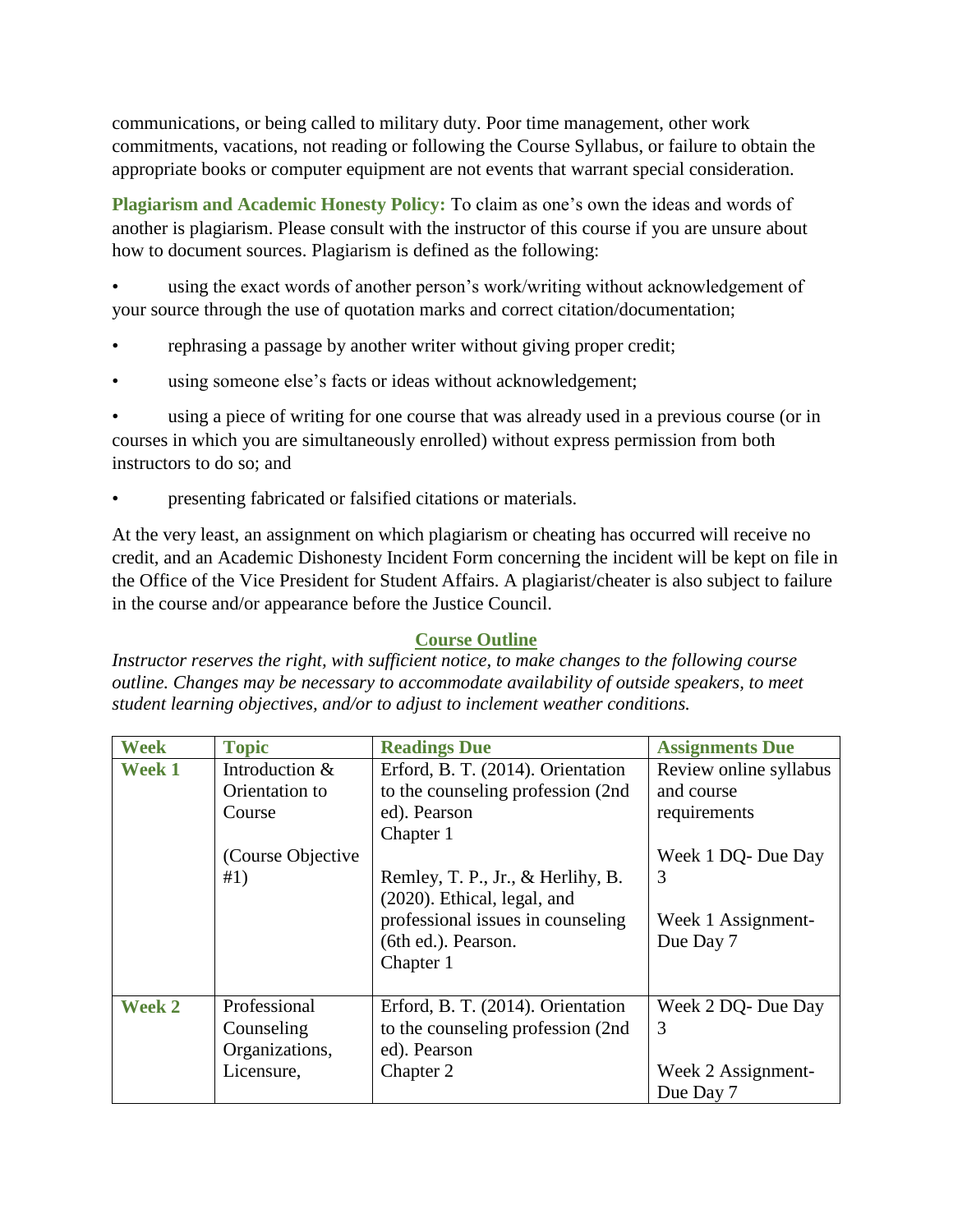|        | Certification, and<br>Accreditation                     |                                                                                                                                          |                                                                         |
|--------|---------------------------------------------------------|------------------------------------------------------------------------------------------------------------------------------------------|-------------------------------------------------------------------------|
|        | (Course Objective<br>#2 & (3)                           |                                                                                                                                          |                                                                         |
| Week 3 | Ethical and Legal<br>Issues in<br>Counseling            | Erford, B. T. (2014). Orientation<br>to the counseling profession (2nd<br>ed). Pearson                                                   | Week 3 DQ- Due Day<br>3                                                 |
|        | (Course Objective<br>#7)                                | Chapter 3                                                                                                                                | Week 3 Assignment-<br>Due Day 7                                         |
| Week 4 | Theories of<br>Counseling<br>(Course Objective          | Erford, B. T. (2014). Orientation<br>to the counseling profession (2nd<br>ed). Pearson                                                   | <b>Begin Final Project</b><br>Week 4 DQ- Due Day<br>3                   |
|        | #5)                                                     | Chapter 4                                                                                                                                | Week 4 Assignment-<br>Due Day 7                                         |
| Week 5 | Counseling<br>Process<br>(Course Objective<br>#6)       | Erford, B. T. (2014). Orientation<br>to the counseling profession (2nd)<br>ed). Pearson<br>Chapter 5                                     | Week 5 DQ- Due Day<br>3<br>Week 5 Assignment-<br>Due Day 7              |
| Week 6 | Microskills<br>(Course Objective<br>#6)                 | Erford, B. T. (2014). Orientation<br>to the counseling profession (2nd<br>ed). Pearson<br>Chapter 6                                      | Week 6 DQ- Due Day<br>3<br>Week 6 Assignment-                           |
| Week 7 | Human<br>Development<br>(Course Objective<br>#9)        | Erford, B. T. (2014). Orientation<br>to the counseling profession (2nd<br>ed). Pearson<br>Chapter 7                                      | Due Day 7<br>Week 7 DQ- Due Day<br>3<br>Week 7 Assignment-              |
| Week 8 | Multicultural<br>Counseling<br>(Course Objective<br>#9) | Erford, B. T. (2014). Orientation<br>to the counseling profession (2nd<br>ed). Pearson<br>Chapter 8<br>Remley, T. P., Jr., & Herlihy, B. | Due Day 7<br>Week 8 DQ- Due Day<br>3<br>Week 8 Assignment-<br>Due Day 7 |
|        |                                                         | (2020). Ethical, legal, and<br>professional issues in counseling<br>(6th ed.). Pearson.<br>Chapter 3                                     |                                                                         |
| Week 9 | Advocating for<br>the Counseling<br>Profession          | Erford, B. T. (2014). Orientation<br>to the counseling profession (2nd<br>ed). Pearson<br>Chapter 9                                      | Week 9 DQ- Due Day<br>3<br>Week 9 Assignment-<br>Due Day 7              |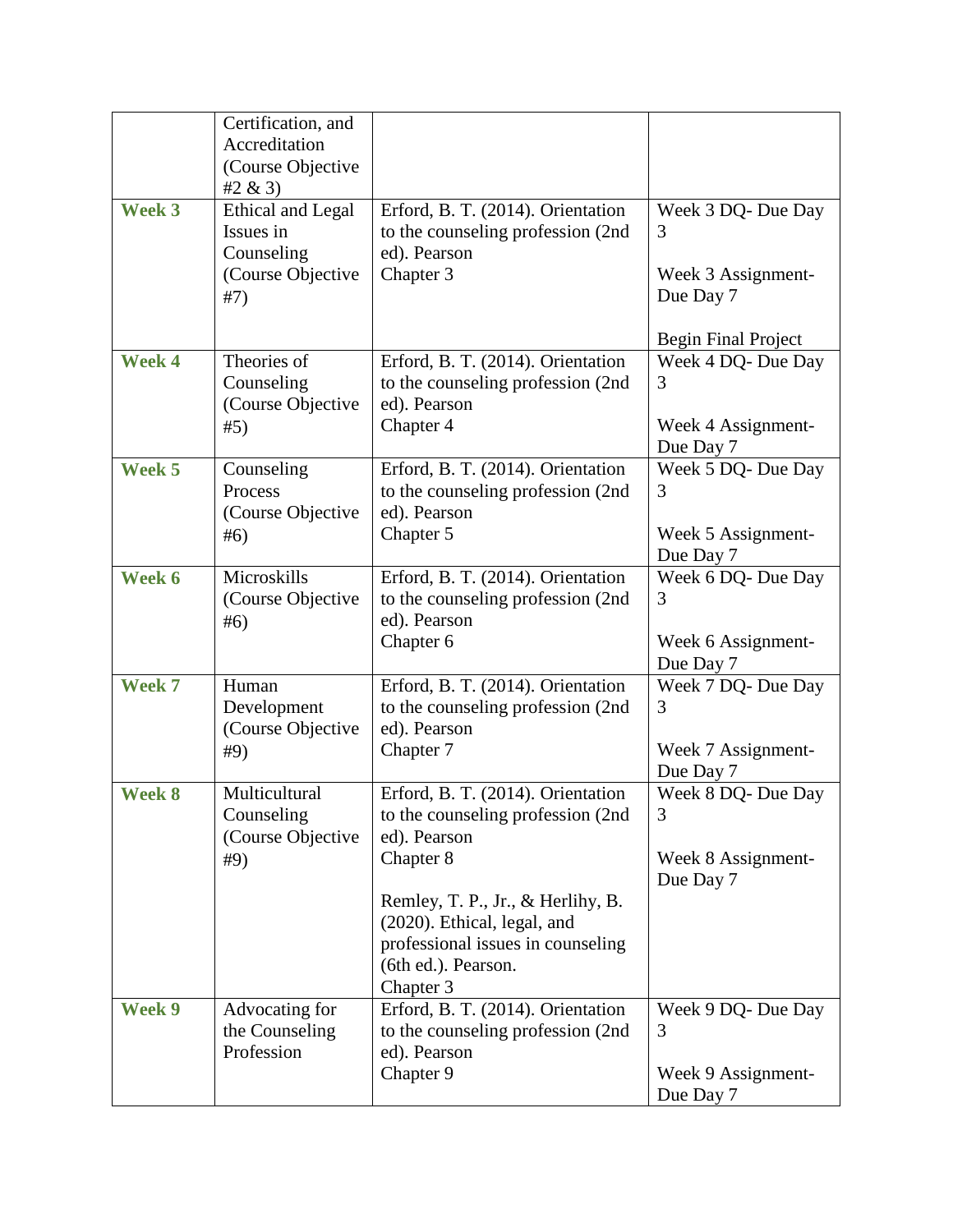|                | <b>Client Rights and</b><br>Counselor<br>Responsibilities<br>(Course Objective<br>#7)                          | Remley, T. P., Jr., & Herlihy, B.<br>(2020). Ethical, legal, and<br>professional issues in counseling<br>(6th ed.). Pearson.<br>Chapter 4                                                                                                         |                                                             |
|----------------|----------------------------------------------------------------------------------------------------------------|---------------------------------------------------------------------------------------------------------------------------------------------------------------------------------------------------------------------------------------------------|-------------------------------------------------------------|
| Week 10        | Professional<br>Identity of<br>Counselors<br>(Course Objective<br>#2)                                          | Remley, T. P., Jr., & Herlihy, B.<br>(2020). Ethical, legal, and<br>professional issues in counseling<br>(6th ed.). Pearson.<br>Chapter 2                                                                                                         | Week 10 DQ-Due<br>Day 3<br>Week 10 Assignment-<br>Due Day 7 |
| <b>Week 11</b> | Client Issues &<br><b>Boundary Issues</b><br>(Course Objective<br>#7)                                          | Erford, B. T. (2014). Orientation<br>to the counseling profession (2nd<br>ed). Pearson<br>Chapter 12<br>Remley, T. P., Jr., & Herlihy, B.<br>(2020). Ethical, legal, and<br>professional issues in counseling<br>(6th ed.). Pearson.<br>Chapter 9 | Week 11 DQ-Due<br>Day 3<br>Week 11 Assignment-<br>Due Day 7 |
| <b>Week 12</b> | Assessment, Case<br>Conceptualization,<br>Diagnosis, and<br>Treatment<br>Planning<br>(Course Objective<br>#10) | Erford, B. T. (2014). Orientation<br>to the counseling profession (2nd)<br>ed). Pearson<br>Chapter 13                                                                                                                                             | <b>Final Project</b>                                        |

## **Required Selected Readings**

- 1. Person, M., Garner, C., Ghoston, M., & Petersen, C. (2020). Counselor Professional Identity Development in CACREP and Non-CACREP Accredited Programs. *Journal of Counselor Preparation & Supervision*, 13(1), 1–28.
- 2. Lile, J. J. (2017). Forming a Professional Counselor Identity: The Impact of Identity Processing Style. *Journal of Counselor Preparation & Supervision*, *9*(2), 311–335.
- 3. Lloyd, H. J., & Foster, V. A. (2017). Student Counselors' Moral, Intellectual, and Professional Ethical Identity Development. Counseling & Values, 62(1), 90–105. <https://doi-org.ezp.waldenulibrary.org/10.1002/cvj.12051>
- 4. Kern, E. O. (2014). The Pathologized Counselor: Effectively Integrating Vulnerability and Professional Identity. *Journal of Creativity in Mental Health*, 9(2), 304–316. <https://doi-org.ezp.waldenulibrary.org/10.1080/15401383.2013.854189>
- 5. Zilcha-Mano, S., & Ramseyer, F. T. (2020). Innovative approaches to exploring processes of change in counseling psychology: Insights and principles for future research.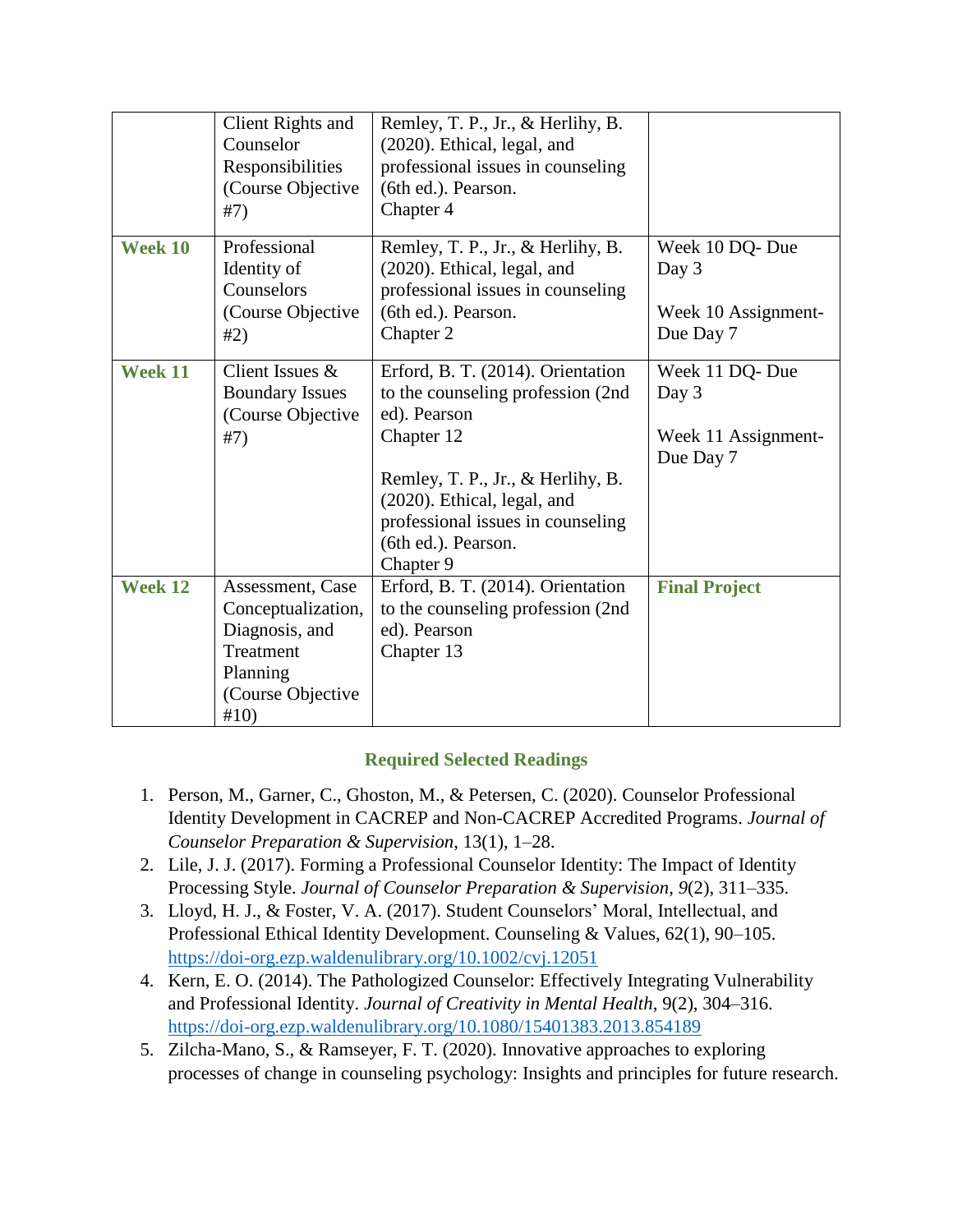*Journal of Counseling Psychology*, 67(4), 409–419. [https://doi](https://doi-org.ezp.waldenulibrary.org/10.1037/cou0000426)[org.ezp.waldenulibrary.org/10.1037/cou0000426](https://doi-org.ezp.waldenulibrary.org/10.1037/cou0000426)

- 6. Counseling theories in action. Psychodynamic therapy. (2018). Microtraining Associates; [https://ezp.waldenulibrary.org/login?url=](https://ezp.waldenulibrary.org/login?url).
- 7. Duffy, J. T., Guiffrida, D. A., Araneda, M. E., Tetenov, S. M. R., & Fitzgibbons, S. C. (2017). A Qualitative Study of the Experiences of Counseling Students Who Participate in Mindfulness-Based Activities in a Counseling Theory and Practice Course. *International Journal for the Advancement of Counselling*, 39(1), 28–42.
- 8. Counseling Theory, Models, and Techniques. (2015). Microtraining Associates; [https://ezp.waldenulibrary.org/login?url=](https://ezp.waldenulibrary.org/login?url).
- 9. Understanding Counseling Theory. (2015). Microtraining Associates; [https://ezp.waldenulibrary.org/login?url=](https://ezp.waldenulibrary.org/login?url).
- 10. Tompkins, M. A., Owen, D. J., Shiloff, N. H., & Tanner, L. R. (2020). Developing the case conceptualization and treatment plan. In Cognitive behavior therapy for OCD in youth: A step-by-step guide. (pp. 73–104). American Psychological Association. <https://doi-org.ezp.waldenulibrary.org/10.1037/0000167-005>
- 11. Carey, J. C., Martin, I., Harrington, K., & Trevisan, M. S. (2018). Competence in Program Evaluation and Research Assessed by State School Counselor Licensure Examinations. Professional School Counseling, 1. [https://doi](https://doi-org.ezp.waldenulibrary.org/10.1177/2156759X18793839)[org.ezp.waldenulibrary.org/10.1177/2156759X18793839](https://doi-org.ezp.waldenulibrary.org/10.1177/2156759X18793839)
- 12. Çerkez, Y., Manyeruke, G., Oduwaye, O., & Shimave, S. (2018). Ethical issues in counseling: A trend analysis. Quality & Quantity: *International Journal of Methodology*, 52(Suppl 1), S223–S233. [https://doi-org.ezp.waldenulibrary.org/10.1007/s11135-017-](https://doi-org.ezp.waldenulibrary.org/10.1007/s11135-017-0604-6) [0604-6](https://doi-org.ezp.waldenulibrary.org/10.1007/s11135-017-0604-6)
- 13. Oramas, J. E. (2017). Counseling Ethics: Overview of Challenges, Responsibilities and Recommended Practices. *Journal of Multidisciplinary Research* (1947-2900), 9(3), 47– 58.
- 14. The skills of counseling. Techniques for creating insight. (2016). Microtraining Associates; [https://ezp.waldenulibrary.org/login?url=](https://ezp.waldenulibrary.org/login?url).
- 15. Hermann-Turner, K. M., Heyward, K. J., & Bailey, C. L. (2019). Community Uprising: Counseling Interventions, Educational Strategies, and Advocacy Tools. *Journal of Counselor Preparation & Supervision*, 12(1), 1–19.

## **Special Needs Accommodation:**

If because of a disability, you require assistance or reasonable accommodations to complete assigned work, speak with me after class or during my office hours. I will work with you on making this course, class activities, and exercise accessible for your full involvement. Support services for students with disabilities is available through the Student Services Office. They can be contacted at (555) 471-6096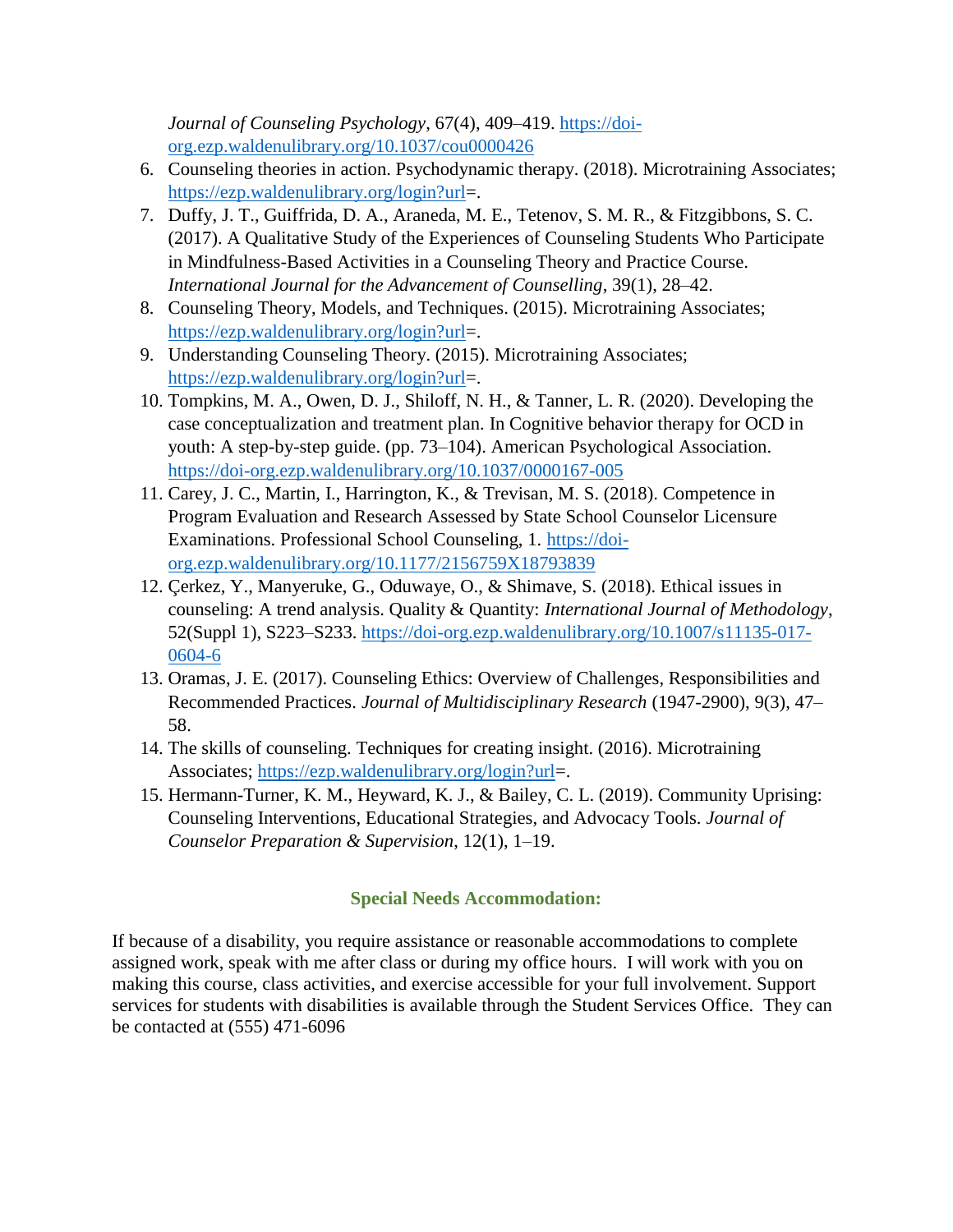#### **Teaching Philosophy**

My philosophy on teaching in counselor education is based on lectures, seminars, and experiential learning, where the students can learn the skills and competencies of becoming a counselor educator. As a counselor educator, my role is to teach students to become the best counselors they can be. To achieve this goal, we will integrate the knowledge we have with new knowledge using group discussions, whether online or in person. I believe that each student has unique expertise and experiences to share that will help the group learn from different perspectives.

Integrating technology is a big part of the teaching world today. In my experience, I've learned that it is essential for the teacher and the students to be open to change and learn new things. I want to have some classroom learning and online learning, and I also want to incorporate activities for the student to use their critical thinking skills outside of the textbook. I believe that approaching learning in many different ways will allow students to apply their knowledge as counselors in many other areas.

My cultural identity as a black woman presents unique challenges I will need to overcome. As a student, I was sometimes the only person from a different cultural background, which was difficult because I was always the "other." I learned to embrace my uniqueness and use it to my advantage. I want to bring originality to my teaching style and incorporate the beauty that comes from being different. I am currently the only black female counselor in the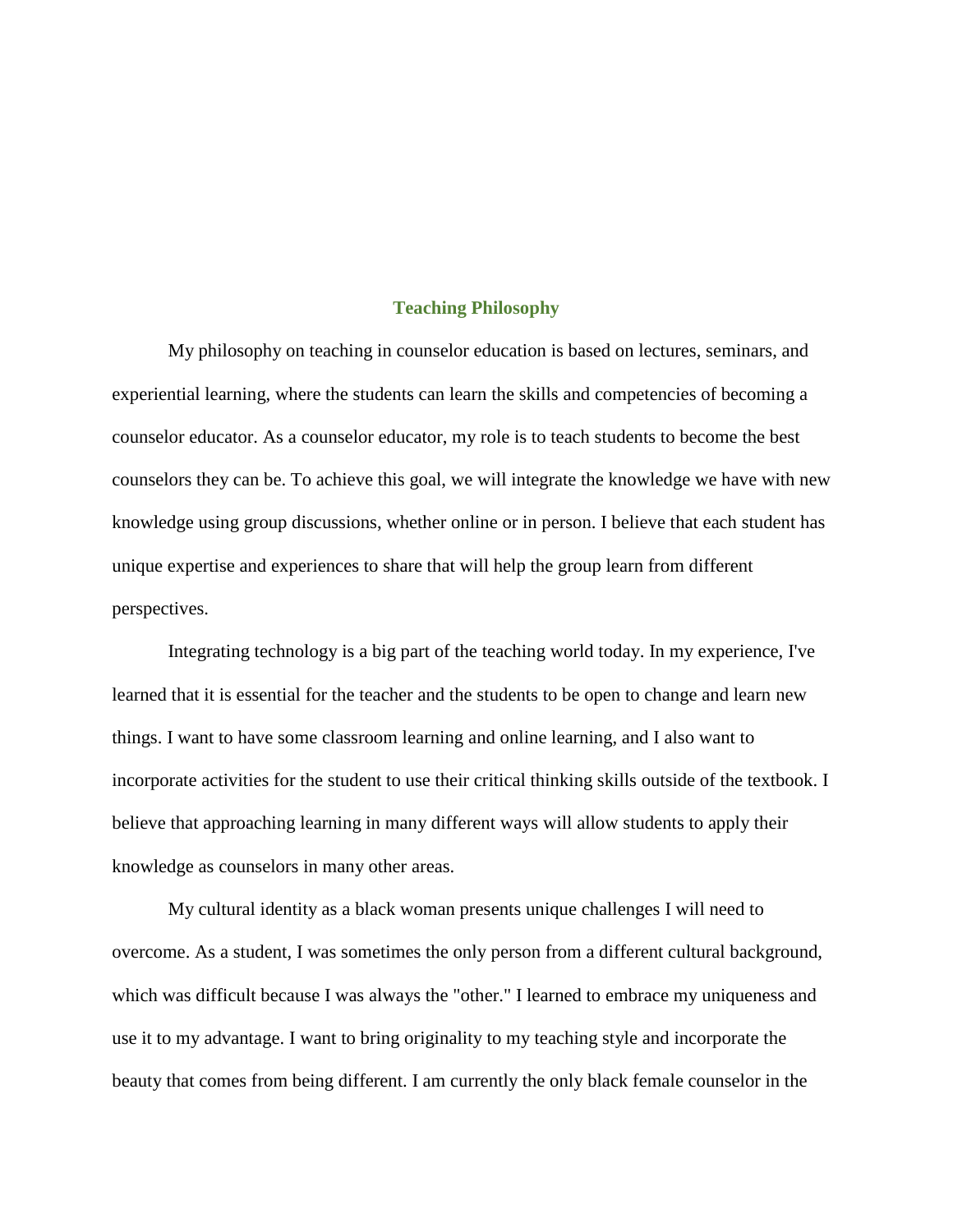outpatient behavioral health clinic at Walter Reed National Military Medical Center. Before that, I was the only black senior counselor at Crossroads Treatment Centers. Standing out for me meant that I had to stand up for who I am and represent myself well. That is my motivation to become a counselor educator. I want to see more people that look like me excel and know that it didn't matter where you begin, you can still be significant.